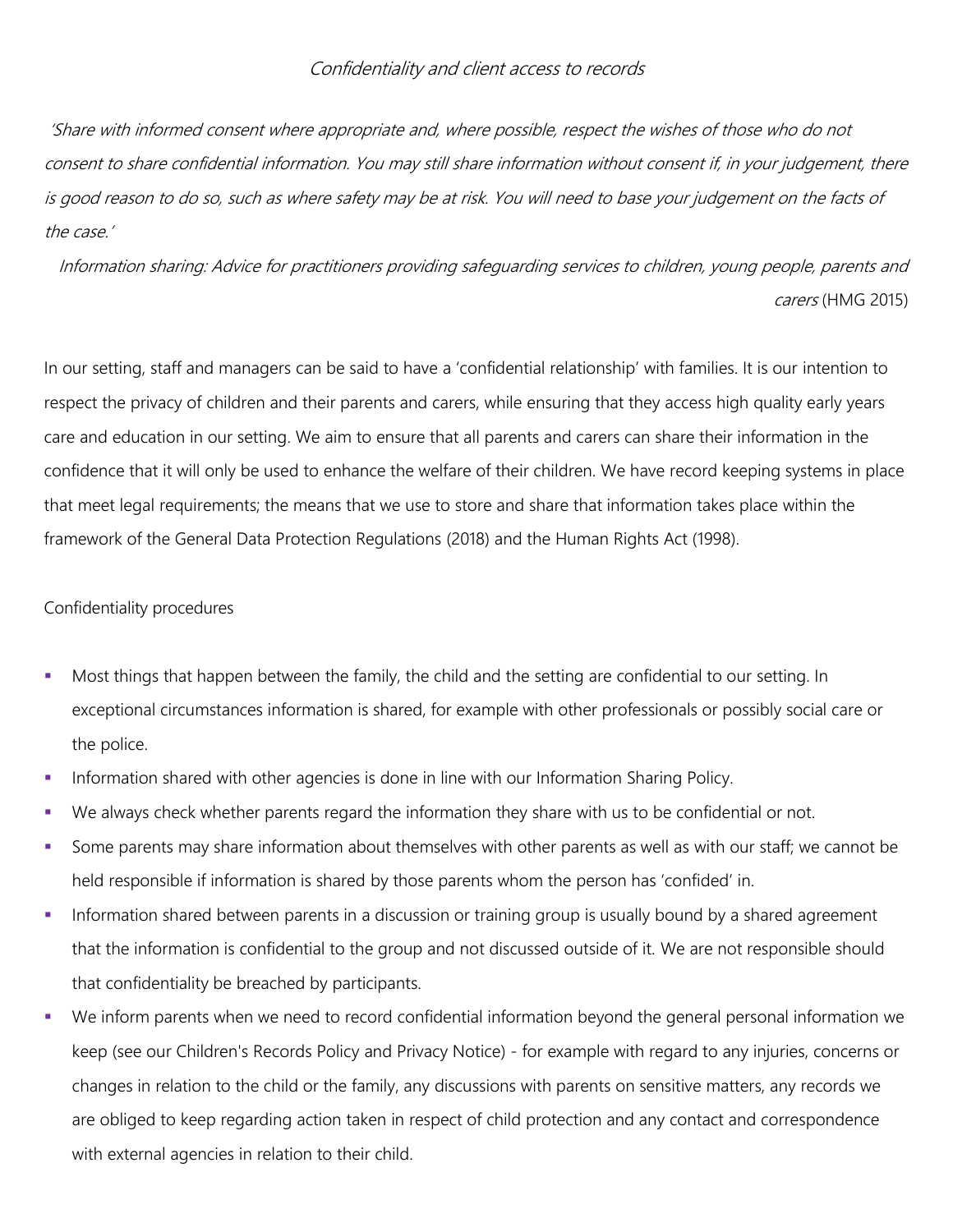- We keep all records securely (see our Children's Records Policy and Privacy Notice).
- $\bullet$  Information is kept in a manual file, or electronically on a password protected computer/ Tapestry online learning journey. Our staff may also use a computer to type reports, or letters. Where this is the case, the typed document is deleted from the PC and only the hard copy kept.
- Our staff discuss children's general progress and well being together in meetings, but more sensitive information is restricted to our manager and the child's key person, and is shared with other staff on a need to know basis.
- We do not discuss children with staff who are not involved in the child's care, nor with other parents or anyone else outside of the setting.
- Our discussions with other professionals take place within a professional framework and not on an informal or adhoc basis.
- Where third parties share information about an individual management check if it is confidential, both in terms of the party sharing the information and of the person whom the information concerns.

## Client access to records procedures

Parents may request access to any confidential records we hold on their child and family following the procedure below:

- The parent is the 'subject' of the file in the case where a child is too young to give 'informed consent' and has a right to see information that our setting has compiled on them.
- Any request to see the child's personal file by a parent or person with parental responsibility must be made in writing to the management.
- We acknowledge the request in writing, informing the parent that an arrangement will be made for him/her to see the file contents, subject to third party consent.
- Our written acknowledgement allows one month for the file to be made ready and available. We will be able to extend this by a further two months where requests are complex or numerous. If this is the case, We will inform you within one month of the receipt of the request and explain why the extension is necessary
- A fee may be charged for repeated requests, or where a request requires excessive administration to fulfil.
- Our manager informs their line manager and legal advice may be sought before sharing a file/I may seek legal advice before sharing a file.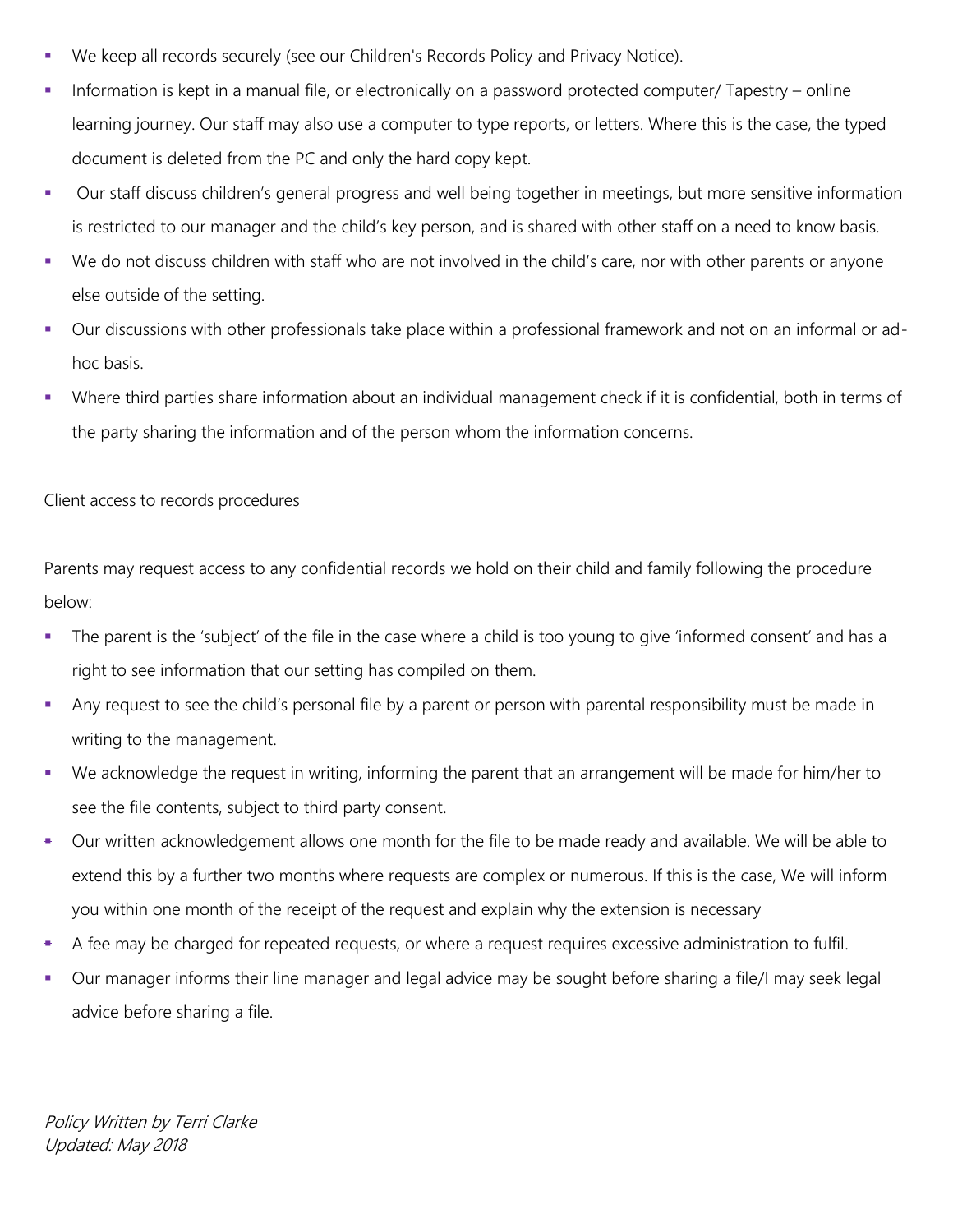- Our manager goes through the file with their line manager and ensures through the file that all documents have been filed correctly, that entries are in date order and that there are no missing pages. They note any information, entry or correspondence or other document which mentions a third party.
- We write to each of those individuals explaining that the subject has requested sight of the file, which contains a reference to them, stating what this is.
- They are asked to reply in writing to our management giving or refusing consent for disclosure of that material.
- We keep copies of these letters and their replies on the child's file.
- 'Third parties' include each family member noted on the file; so where there are separate entries pertaining to each parent, step parent, grandparent etc. we write to each of them to request third party consent.
- Third parties also include workers from any other agency, including children's social care and the health authority for example. Agencies will normally refuse consent to share information, preferring instead for the parent to be redirected to those agencies for a request to see their file held by that agency.
- Members of our staff should also be written to, but we reserve the right under the legislation to override a refusal for consent or to just delete the name of the staff member and not the information. We may grant refusal if the member of staff has provided information that could be considered 'sensitive' and the staff member may be in danger if that information is disclosed; or if that information is the basis of a police investigation. However, if the information is not sensitive, then it is not in our interest to withhold that information from a parent. In each case this should be discussed with members of staff and decisions recorded.
- When we have received all the consents/refusals our management takes a photocopy of the complete file. On the copy of the file, our management removes any information that a third party has refused consent for us to disclose and blank out any references to the third party, and any information they have added to the file, using a thick marker pen.
- The copy file is then checked by the management and legal advisors to verify that the file has been prepared appropriately.
- What remains is the information recorded by the setting, detailing the work initiated and followed by them in relation to confidential matters. This is called the 'clean copy'.
- We photocopy the 'clean copy' again and collate it for the parent to see.
- Our management informs the parent that the file is now ready and invite[s] him/ her to make an appointment to view it.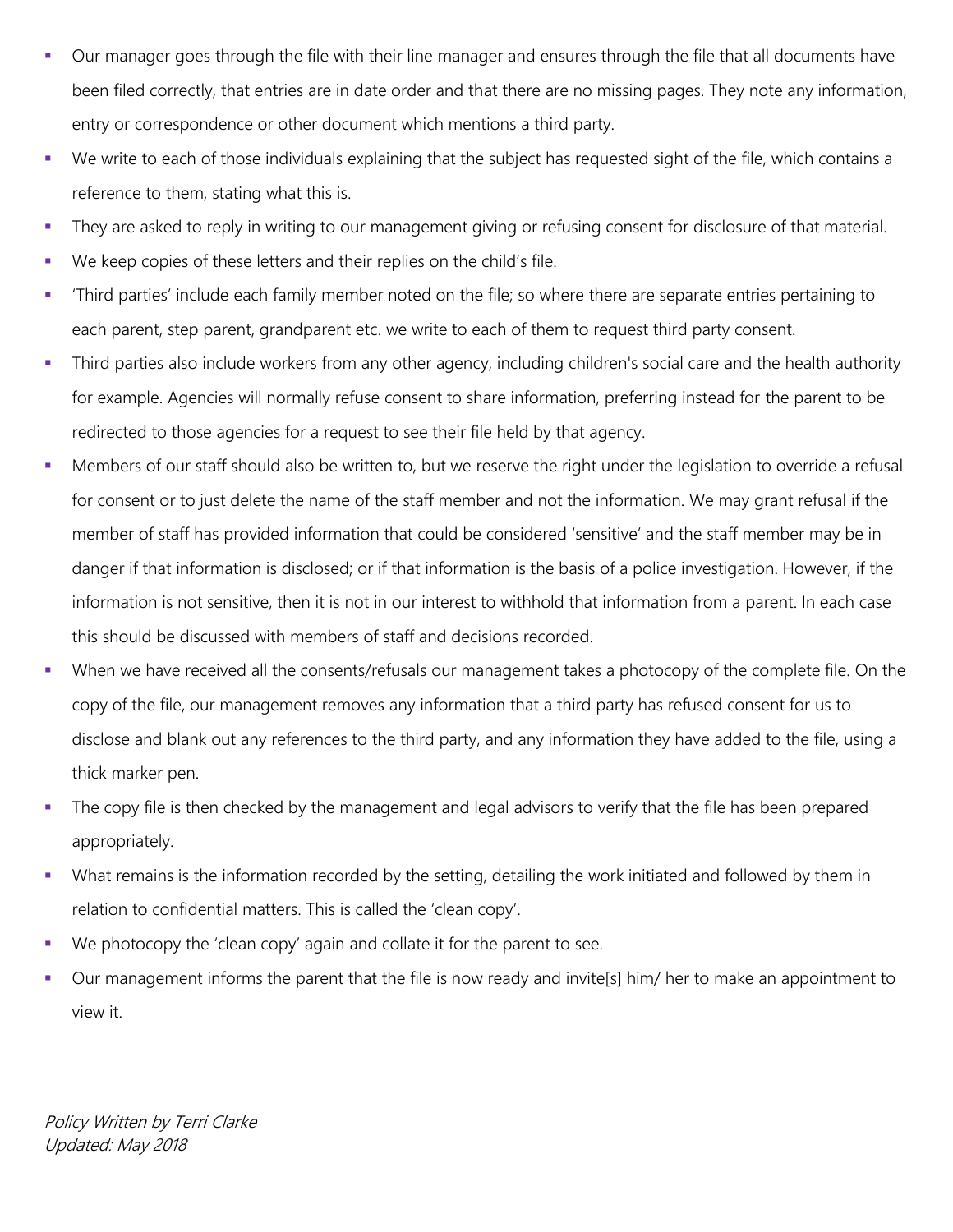- Our manager and their line manager meet with the parent to go through the file, explaining the process as well as what the content of the file records about the child and the work that has been done. Only the person(s) with parental responsibility can attend that meeting, or the parent's legal representative or interpreter.
- The parent may take a copy of the prepared file away; but, to ensure it is properly explained to and understood by the parent, we never hand it over without discussion.
- It is an offence to remove material that is controversial or to rewrite records to make them more acceptable. Our recording procedures and guidelines ensure that the material reflects an accurate and non-judgemental account of the work we have done with the family.
- If a parent feels aggrieved about any entry in the file, or the resulting outcome, then we refer the parent to our complaints procedure.
- The law requires that the information we hold must be held for a legitimate reason and must be accurate (see our Privacy Notice). If a parent says that the information we hold is inaccurate, then the parent has a right to request for it to be changed. However, this only pertains to factual inaccuracies. Where the disputed entry is a matter of opinion, professional judgement, or represents a different view of the matter than that held by the parent, we retain the right not to change that entry, but we can record the parent's view of the matter. In most cases, we would have given a parent the opportunity at the time to state their side of the matter, and it would have been recorded there and then.
- If there are any controversial aspects of the content of a child's file, we must seek legal advice. This might be where there is a court case between parents, where social care or the police may be considering legal action, or where a case has already completed and an appeal process is underway.
- We never 'under-record' for fear of the parent seeing, nor do we make 'personal notes' elsewhere.

Telephone advice regarding general queries may be made to The Information Commissioner's Office Helpline 0303 123 1113.

All the undertakings above are subject to the paramount commitment of our setting, which is to the safety and wellbeing of the child. Please see also our policy on Safeguarding Children and Child Protection.

Legal framework

General Data Protection Regulations (GDPR) (2018)